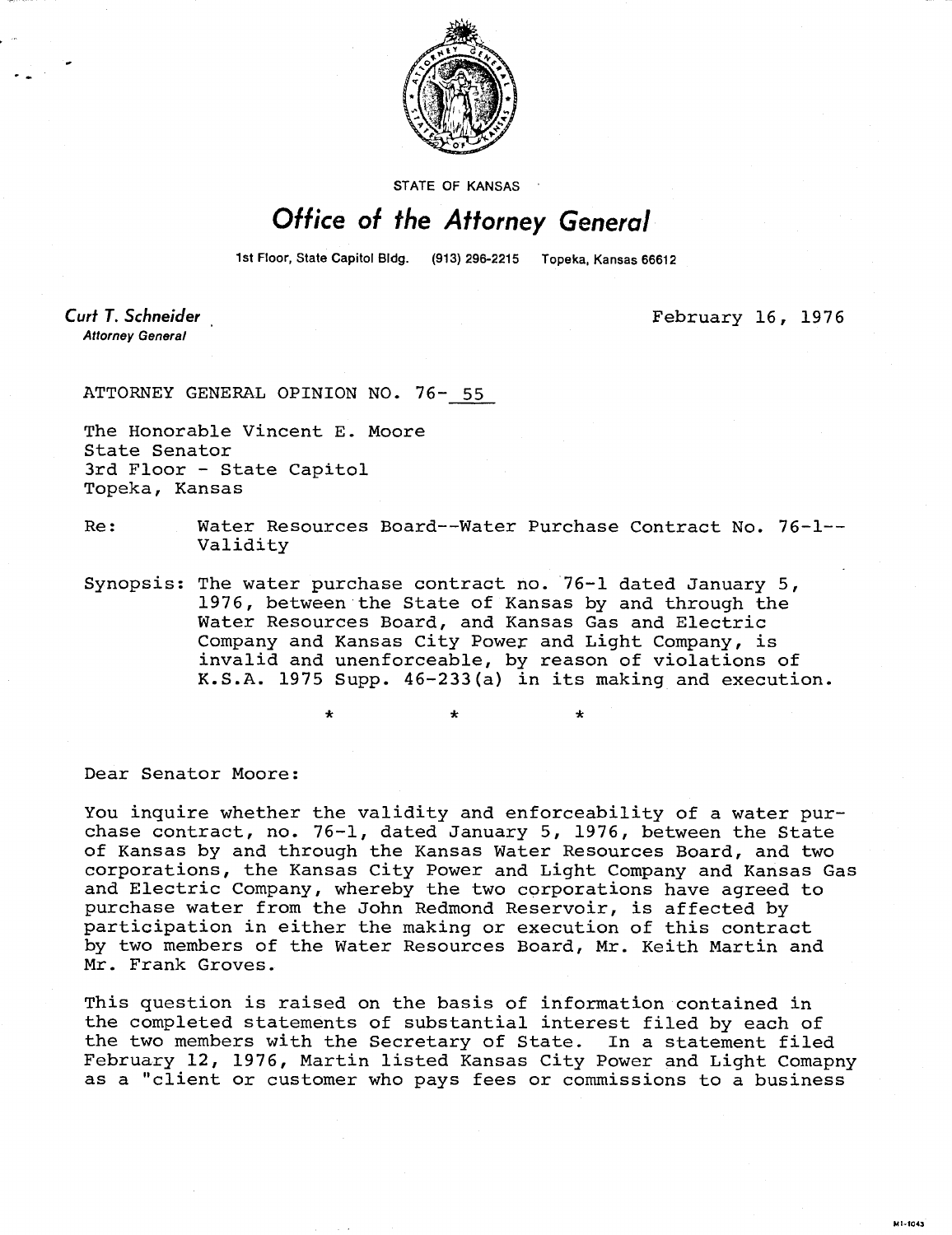The Honorable Vincent E. Moore Page Two February 16, 1976

or combination of businesses from which fees or commissions . . [he] received an aggregate value of \$1,000 or more in the preceding calendar year." K.S.A. 1975 Supp. 46-229(e) defines "substantial interest" as the following:

> "If an individual's compensation is a portion or percentage of each separate fee or commission paid to a business or combination of businesses, such individual has a substantial interest in any client or customer who pays fees or commissions to such business or combination of businesses from which fees or commissions such individual received an aggregate of one thousand dollars (\$1,000) or more in the preceding calendar year."

In a report filed January 15, 1976, Groves listed Kansas Gas and Electric Company as a "business or combination of businesses from which  $\ldots$  [he] or  $\ldots$  [his] spouse received in the preceding calendar year, individually or collectively, compensation in an aggregate value of \$1,000 or more," identifying stock in that company as the source of the income. K.S.A. 1975 Supp. 46-223(a) defines "substantial interest" as

> "The ownership by an individual or spouse, either individually or collectively of a legal or equitable interest exceeding five thousand dollars (\$5,000) or five percent (5%) of any business, whichever is less."

It is reasonable to assume that the stock holdings from which the reported income of \$1,000 or more derives constitute a legal or equitable interest exceeding in value \$5,000.

On the basis of the reported information, it appears that Martin held a "substantial interest" in Kansas City Power and Light Company of Kansas City, Missouri, as defined by K.S.A. 1975 Supp. 46-229(e), and that Groves held a "substantial interest" in Kansas Gas and Electric Company, as defined by K.S.A. 1975 Supp. 46-229(a).

Martin was appointed to the Board in 1972, and confirmed by the Kansas Senate on April 2, 1973. Groves was first appointed to the Board in 1969. His reappointment in 1973 was announced by Governor Robert Docking on or about June 15, 1973. There is no written certificate of reappointment on file in the office of the Secretary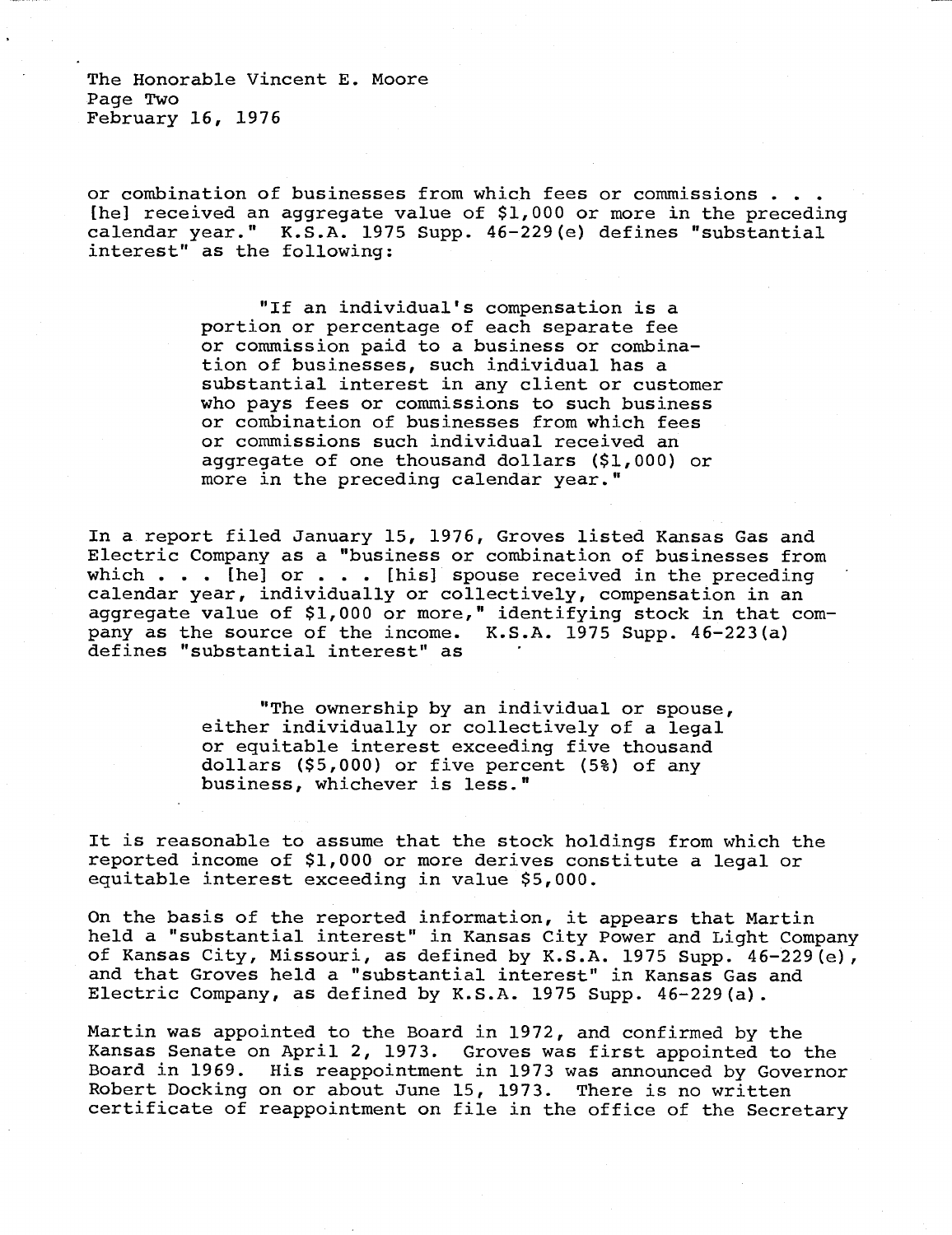The Honorable Vincent E. Moore Page Three February 16, 1976

of State, and the journals of the Senate do not reflect that the appointment was messaged to or that the Senate acted upon it in 1974. There appears to be no question but that Groves was in fact reappointed in 1973, as announced by Governor Robert Docking. At 63 Am.Jur.2d, Public Officers and Employees, § 99, the writer states that "[t]o constitute an appointment to office there must be some open, unequivocal act of appointment on the part of the officer or body empowered to make it." A certificate or other written memorial is evidence of appointment, but not the appointment itself. In Marbury v. Madison, 1 Cranch (U.S.) 137, 2 L. Ed. 60 (1803), Justice Marshall wrote thus:

> "This is an appointment made by the president, by and with the advice and consent of the senate, and is evidenced by no act but the commission itself. In such a case, therefore, the commission and the appointment seem inseparable; it being almost impossible to show an appointment otherwise than by proving the existence of a commission; still the commission is not necessarily the appointment, though conclusive evidence of it."

So far as I am advised, the facts are not disputed that Mr. Groves was in fact reappointed by Governor Docking, that Groves was notified thereof and that it was announced publicly, and that Groves accepted reappointment. Given these facts, the lack of a written certificate of reappointment is not legally a requisite to the validity thereof. I have no basis upon which to conclude other than that Frank Groves was duly appointed and, at all times material herein, a lawful member of the Board. The lack of senate confirmation of the reappointment does not affect its validity. State ex rel. Griffith v. Matassarin, 114 Kan. 244, 217 Pac. 930 (1923); Barrett v. Duff, 114 Kan. 220, 217 Pac. 918 (1923).

The contract in question was approved by the Board at its December 12, 1975, meeting, as reflected in the following excerpt from the minutes of that meeting:

> "Mr. Fugate moved that the Kansas Water Resources Board, acting on behalf of the State of Kansas, approves Water Purchase Contract No. 76-1, with the Kansas Gas and Electric Company and the Kansas City Power and Light Company for a water supply from state water storage space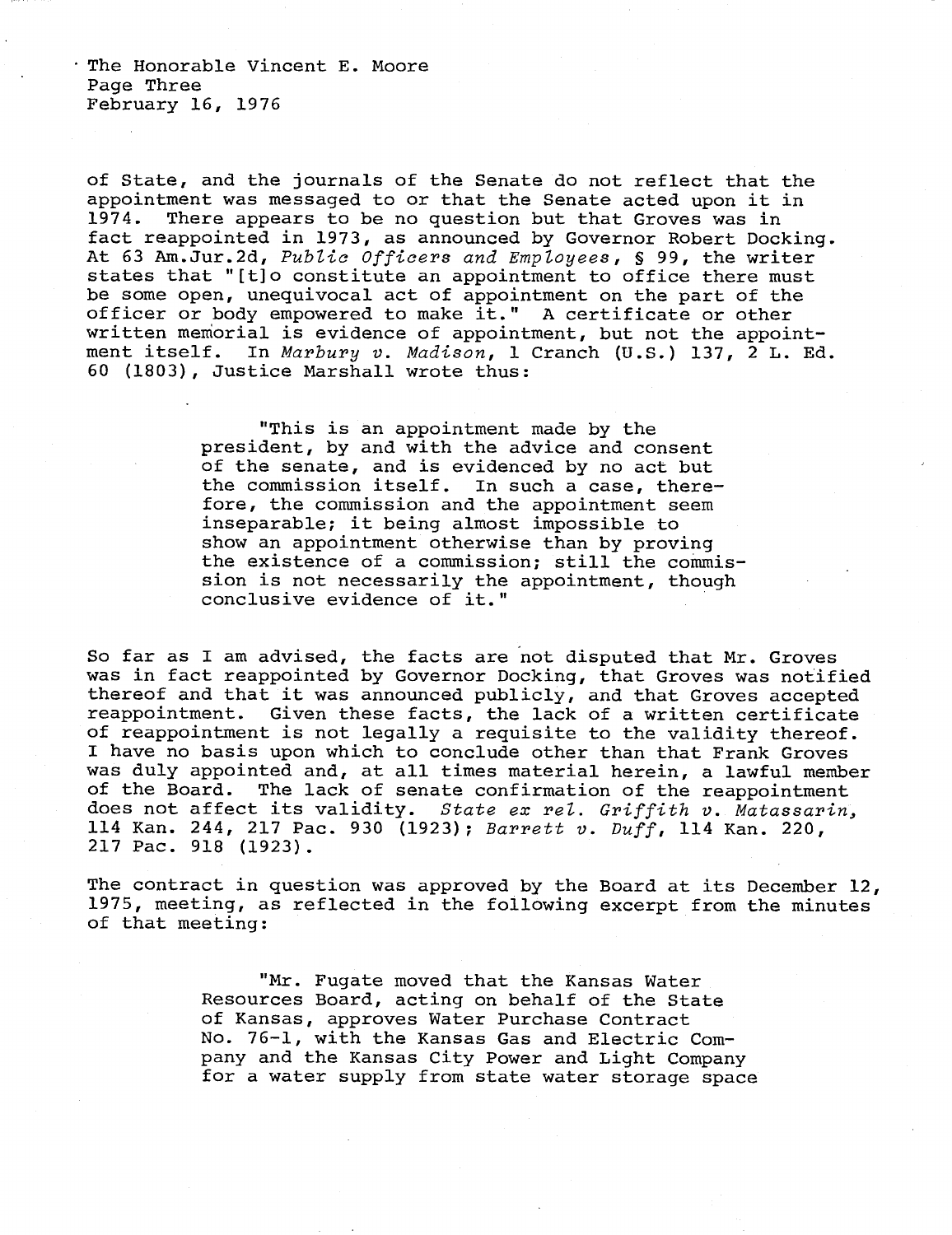The Honorable Vincent E. Moore Page Four February 16, 1976

> in John Redmond Reservoir on the Neosho River and authorizes the Chairman and the Executive Director of the Board, provided it is approved by the Attorney General, to sign the contract on behalf of the state and further, directs the staff to transmit to the House of Representatives, the Senate of the State, and the Secretary of State, copies of the executed contract in accordance with K.S.A. 82a-1307. Mr. Robinson seconded. Motion carried unanimously."

The minutes reflect that Groves was absent from this meeting, and I am advised that Martin, as chairman of the Board and presiding officer at this meeting, did not vote. However, pursuant to this authorization, he did execute the contract thereafter for and on behalf of the Board. It may be argued that Martin did not participate in the making of the contract, because as presiding officer, he did not participate in the votes of the Board upon the matter. However, the second clause of the first sentence of K.S.A. 1975 Supp. 46-233(a) disqualifies a company from entering into a contract when any state officer, acting in his or her official capacity, is either a signatory to or a participant in the making of the contract.

Groves was present at a meeting of the Board on September 11, 1975, the minutes of which report the following action:

> "Mr. Power presented a draft of a proposed water user contract to the Board. In his discussion of the contract, he pointed out the provisions related to the term of the contract; billing procedures; manner of delivering water to the user; and users' option for renewal of the contract. Mr. Martin raised questions about individual Board member liability in the event of suit. Following discussion by the Board of the contract, Mr. Power recommended that the staff be authorized to review the contract format with potential purchasers. Mr. Yunghans moved to approve the general format of the contract and to allow the staff to enter into preliminary negotiations with potential customers such as Kansas Gas and Electric, etc. Mr. Criters seconded. Motion carried.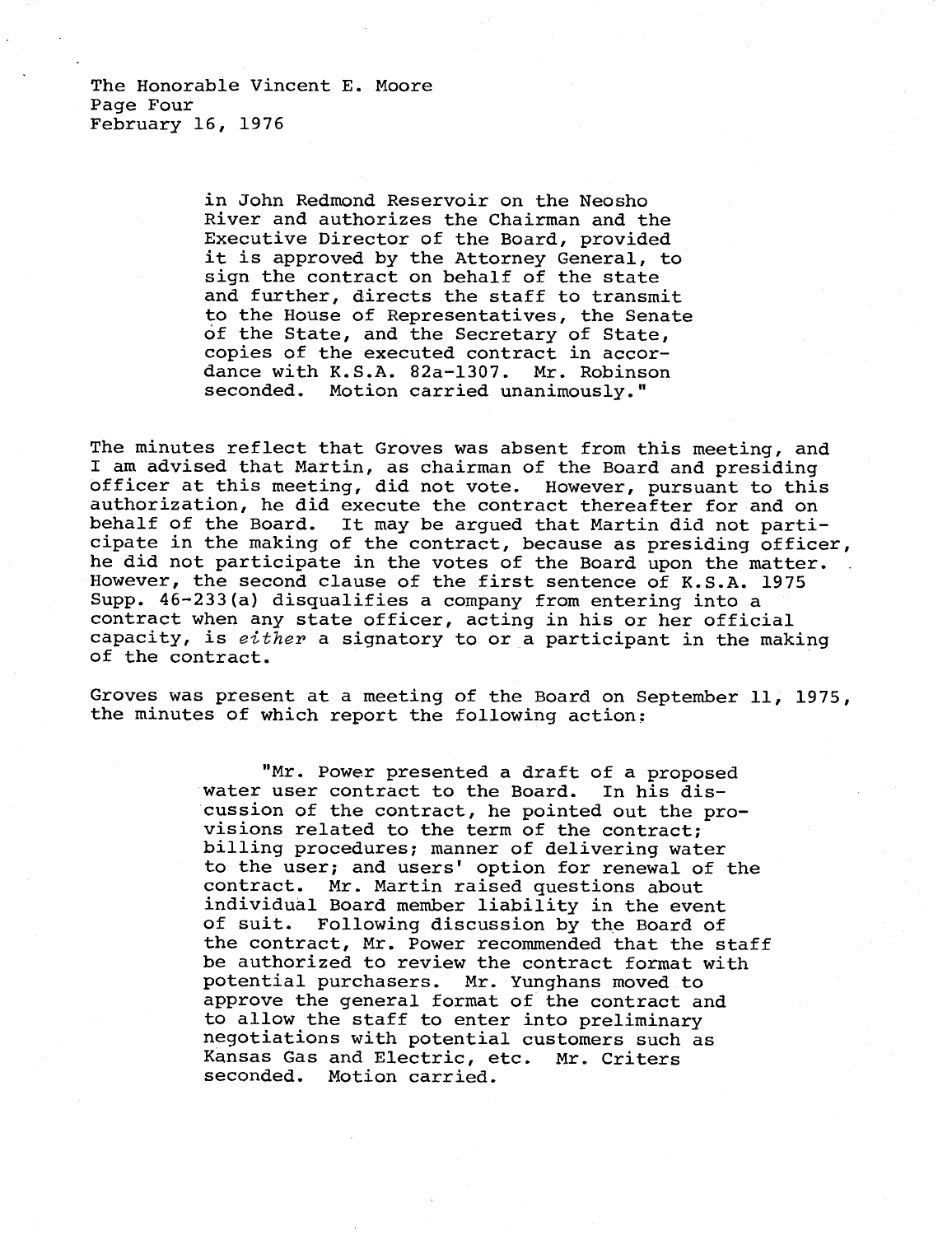The Honorable Vincent E. Moore Page Five February 16, 1976

Accordingly, it appears that Martin was a signator to the contract and that Mr. Groves was a participant in Board action leading to the approval of the contract.

The question arises, then, whether the contract remains a valid and binding agreement. K.S.A. 1975 Supp. 46-233(a) provides in pertinent part thus:

> "No state officer or employee shall in his or her capacity as such officer or employee participate in the making of a contract with any person or business by which such officer or employee is employed or in whose business such officer or employee has a substantial interest and no such person or business shall enter into any contract where any state officer, acting in such capacity, is a signatory to or a participant in the making of such contract and is employed by or has a substantial interest in such person or business."

This provision contains a twofold prohibition. The first is directed at state officers and employees, who are prohibited from acting in that capacity to participate in the making of a contract with any person or business by which the officer or employee is employed or in which such officer or employee has a substantial interest, as that term is defined by the act. The second prohibits any person or business from entering into any contract where any state officer or employee, acting in that capacity, either is a signatory thereto or participates in the making of such contract, and such state officer or employee is employed by or has a substantial interest in such contracting person or business.

Because Groves holds a "substantial interest," as defined by the act, in one of the contracting corporations, Kansas Gas and Electric Company, and Martin holds a "substantial interest," again as defined by the act, in the other contracting party, Kansas City Power and Light Company, both were legally prohibited from participating in the making of the contract. However, the contract was approved by a clear majority of the member of the Board whose votes, to my present knowledge, are free from any legal interest in the matter, and thus, it may be argued that the action of the Board is not defective because of Groves' participation in the making of the contract.

However, as stated above, the prohibition is twofold. Not only does K.S.A. 1975 Supp. 46-233(a) prohibit state officers and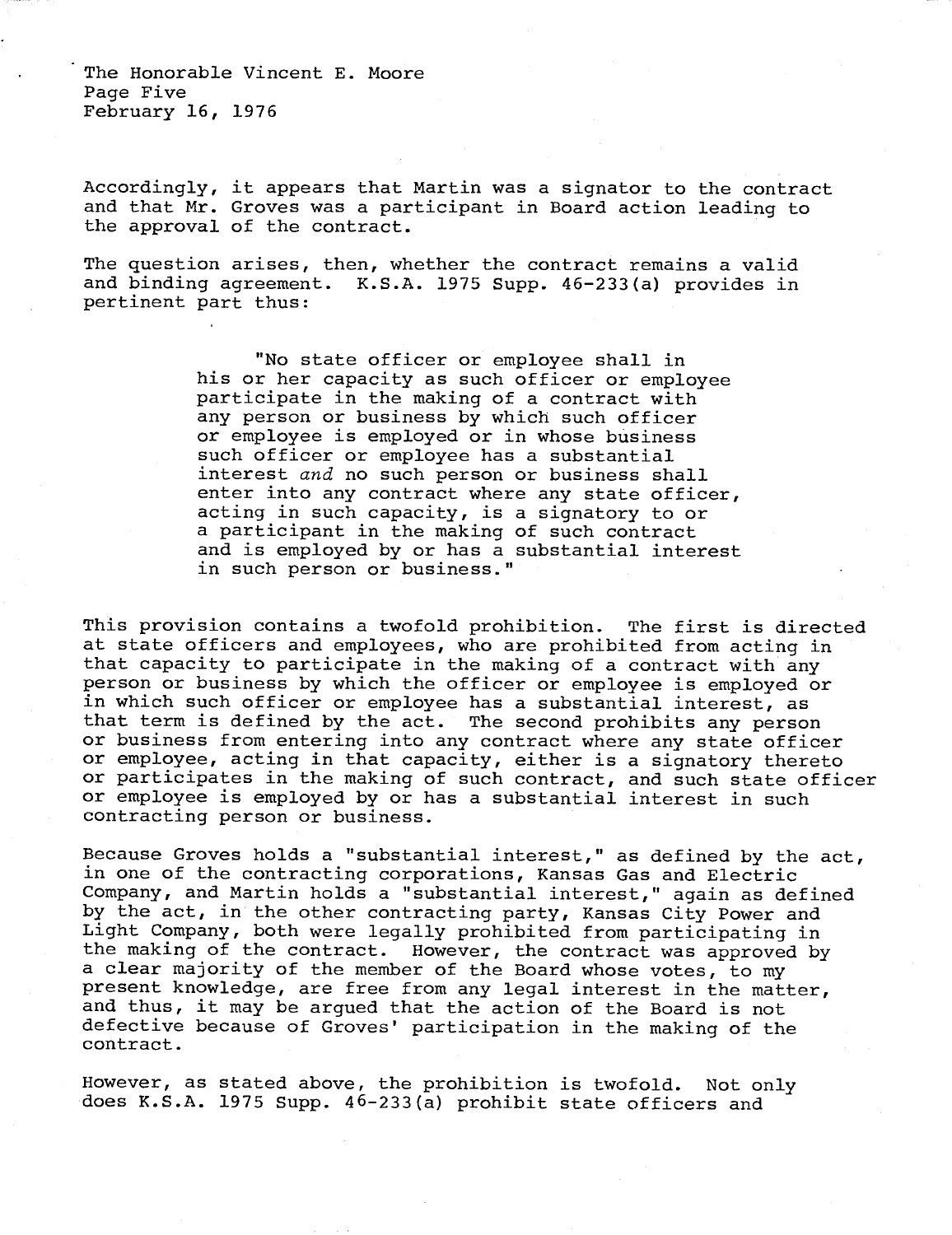The Honorable Vincent E. Moore Page Six February 16, 1976

employees from participating in their official capacities in the making of a contract with a person or business in which they may hold a substantial interest, as defined by the act, it also prohibits any person or business from entering into any contract where any state officer or employee who participates in its making or is a signatory thereto is employed by or has a substantial interest, as defined by the act, in such contracting person or business.

This statute is commonly said to be designed to prohibit selfdealing,  $i.e.,$  to prevent a company from contracting with the state when the company's own employees or persons otherwise financially interested in the company act also for the state in the matter. This provision was drafted so as to implement this prohibition fully. As pointed out by the Kansas Supreme Court in State ex rel. Londerholm v. Schroeder, 199 Kan. 403, 430 P.2d 315 (1967),

> "Today our concern for honest and faithful public service is probably no where more evident than in the area of conflict of interest; no acts are more universally deemed inimical to the public welfare."

In this instance, plainly, two members of the Board held "substantial interests" in the contracting companies, Groves in Kansas Gas and Electric, and Martin in Kansas City Power and Light, at the time of its execution. Groves participated in the making of the contract, and Martin was a signator thereto. Both Martin and Groves were legally disqualified from participation and execution, and the two companies, as a result, were legally disqualified from entering into the contract. Having determined that the contract was made and executed in violation of K.S.A. 1975 Supp. 46-233, the question arises whether the contract is unenforceable. A similar question was considered in United States v. Mississippi Valley Generating Co., 364 U.S. 520, 5 L. Ed. 2d 268, 81 S. Ct. 294 (1961), where the Court determined that the activities of one Wenzell were in violation of 18 U.S.C. § 434, a penal conflict of interest statute, which did not provide expressly for the invalidation of contracts made in violation thereof, although prison and a fine were penalties for its violation. The Court stated thus:

> "It is true that Section 434 does not specifically provide for the invalidation of contracts which are made in violation of the statutory prohibition. However, that fact is not determinative of the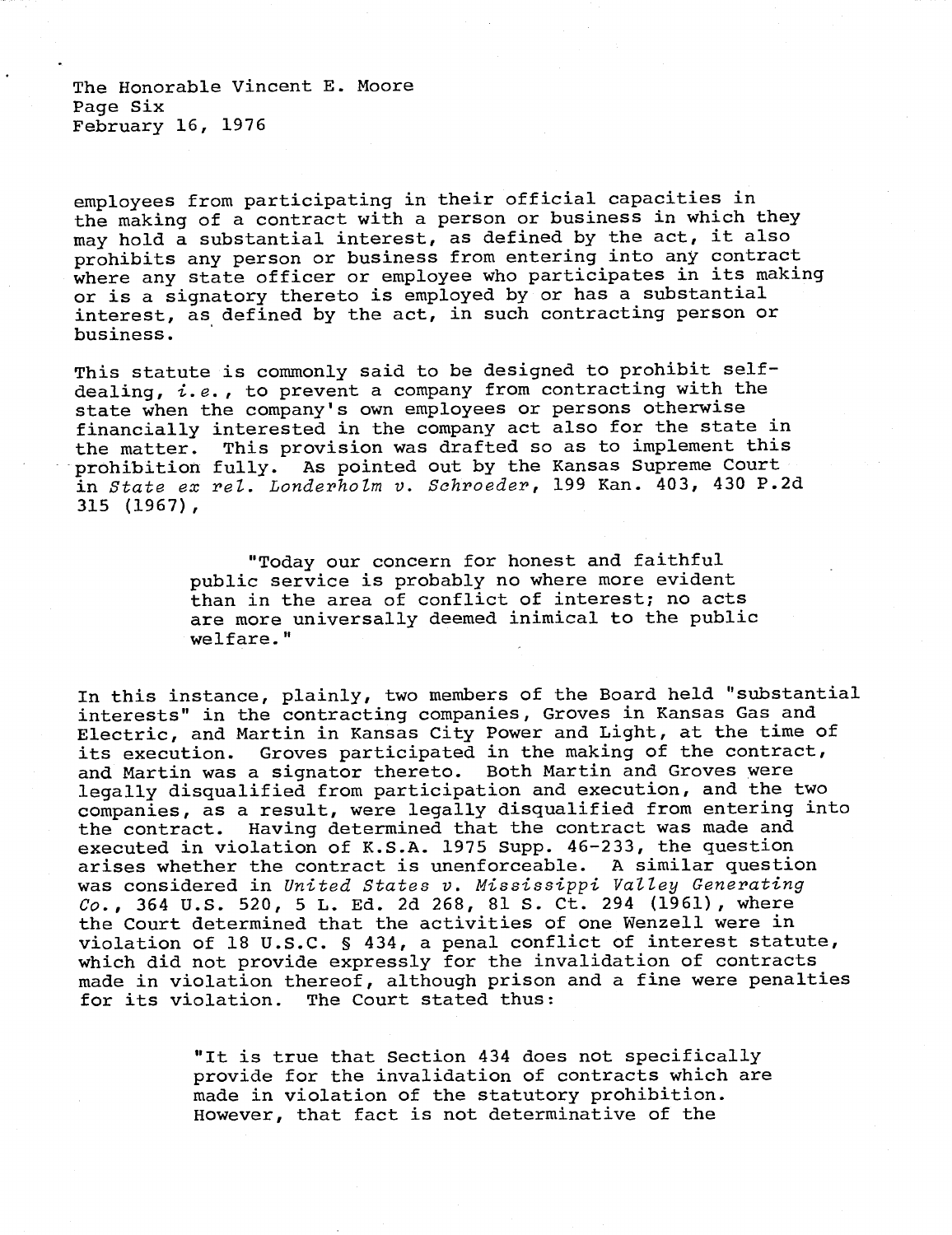The Honorable Vincent E. Moore Page Seven February 16, 1976

> question, for a statute frequently implies that a contract is not to be enforced when it arises out of circumstances that would lead to enforcement to offend the essential purpose of the enactment. . . .

As we have indicated, the primary purpose of the statute is to protect the public from the corrupting influences that might be brought to bear upon government agents who are financially interested in the business transactions which they are conducting on behalf of the Government. This protection can be fully accorded only if contracts which are tainted by a conflict of interest on the part of a government agency may be disaffirmed by the Government. If the Government's sole remedy in a case such as that now before us is merely a criminal prosecution against its agent, . . . then the public will be forced to bear the burden of complying with the very sort of contract which the statute sought to prevent. Were we to decree the enforcement of such a contract, we would be affirmatively sanctioning the type of infected bargain which the statute outlaws and we would be depriving the public of the protection which Congress has conferred." 364 U.S. at 563.

Unlike the federal statute involved in that case, the Kansas act is not enforceable solely by criminal penalties. The prohibition of K.S.A. 1975 Supp. 46-233 operates regardless of the intention of the public officer or employee, and regardless of the intention of the private contracting party. Martin and Groves are men of substantial professional and business reputations in their respective communities. There has been no suggestion that either participated in the deliberations of the Board respecting this contract, or concerning water purchase contracts generally, with a view to personal enrichment or to obtain undue advantage for either of the two utility companies. However, as the Supreme Court pointed out in Mississippi Valley, supra,

> "The statute is thus directed not only at dishonor, but also at conduct that tempts dishonor. The broad proscription embodies a recognition of the fact that an impairment of impartial judgment can occur in even the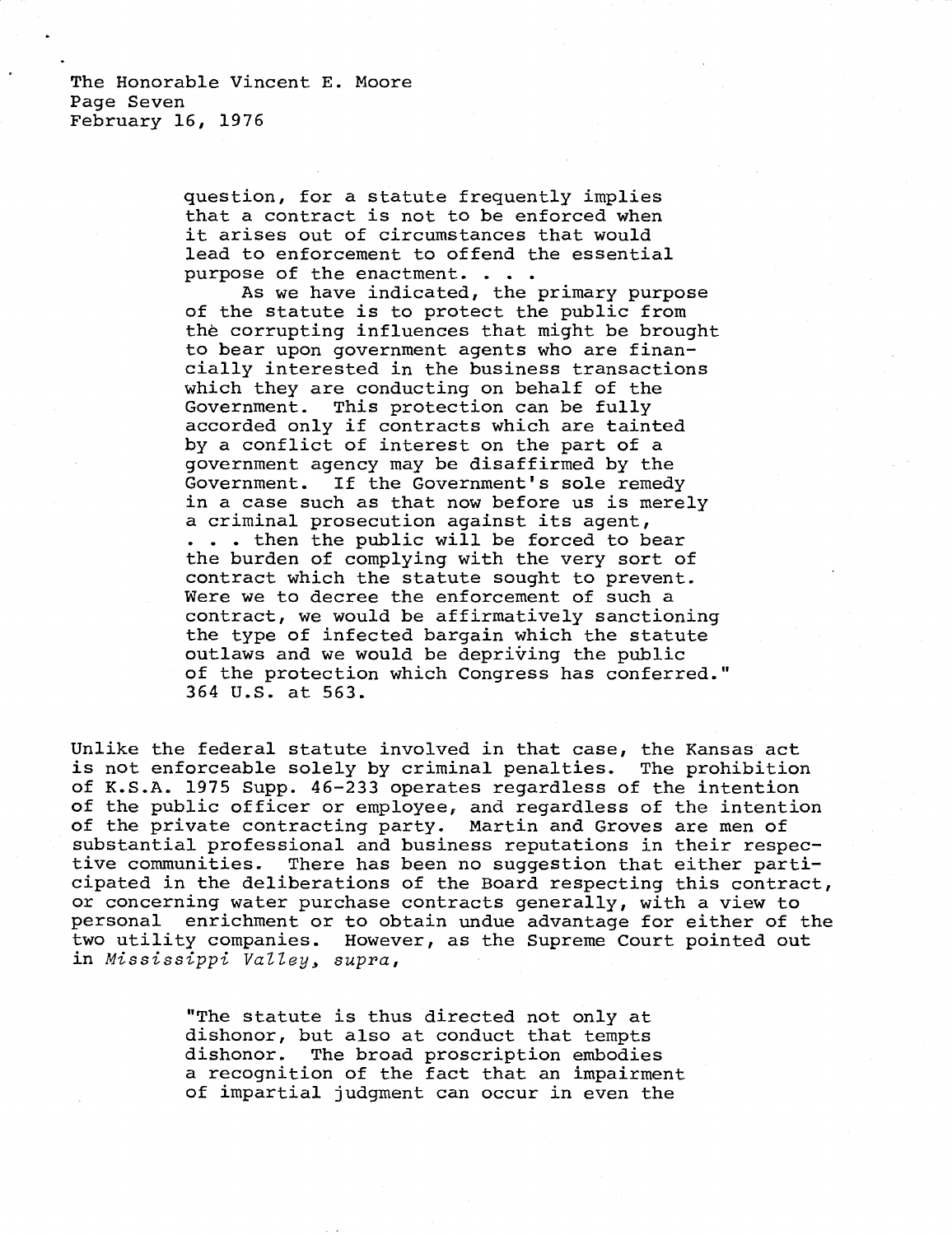The Honorable Vincent E. Moore Page Eight February 16, 1976

> most well-meaning men when their personal economic interests are affected by the business they transact on behalf of the Government. To this extent, therefore, the statute is more concerned with what might have happened than with what actually happened. It attempts to prevent honest 'government agents from succumbing to temptation by making it illegal for them to enter into relationships which are fraught with temptation." 364 U.S. at 549-550.

The Kansas act does include criminal penalties. Intentionality is an element of any actionable violation:

> "No act, action or conduct of any person shall constitute a violation of this act which is actionable by complaint before the commission, or by criminal complaint, unless such act, action or conduct is intentionally violative of a provision of this act or intentionally violative of more than one provision of this act." [Emphasis supplied.]

However, the prohibition in K.S.A. 1975 Supp. 46-233 is framed without reference to intention of the parties. It is an objective prohibition, plain and unequivocal. Any contract made or executed in violation of its terms is tainted at its very inception with illegality, and in my opinion, is invalid and unenforceable. The law reflects both a declared public policy and an express statutory prohibition. Both would be an empty letter if the state were burdened with enforceable contractual obligations incurred in plain violation of its express terms.

Accordingly, to recapitulate, it is my judgment, based upon the facts presently available to me and as recited herein, that Frank Groves, as a member of the Water Resources Board, was legally disqualified from participating in the making of water contract no. 76-1, by virtue of the "substantial interest," as defined by K.S.A. 1975 Supp. 46-229(a), reported in his statement of substantial interests filed with the Secretary of State, Kansas City Power and Light Company was disqualified from executing the contract because it was executed for and on behalf of the Water Resources Board by its chairman, Keith Martin, who possessed a "substantial interest" in that company, as defined by K.S.A. 1975 Supp. 46-229(e),